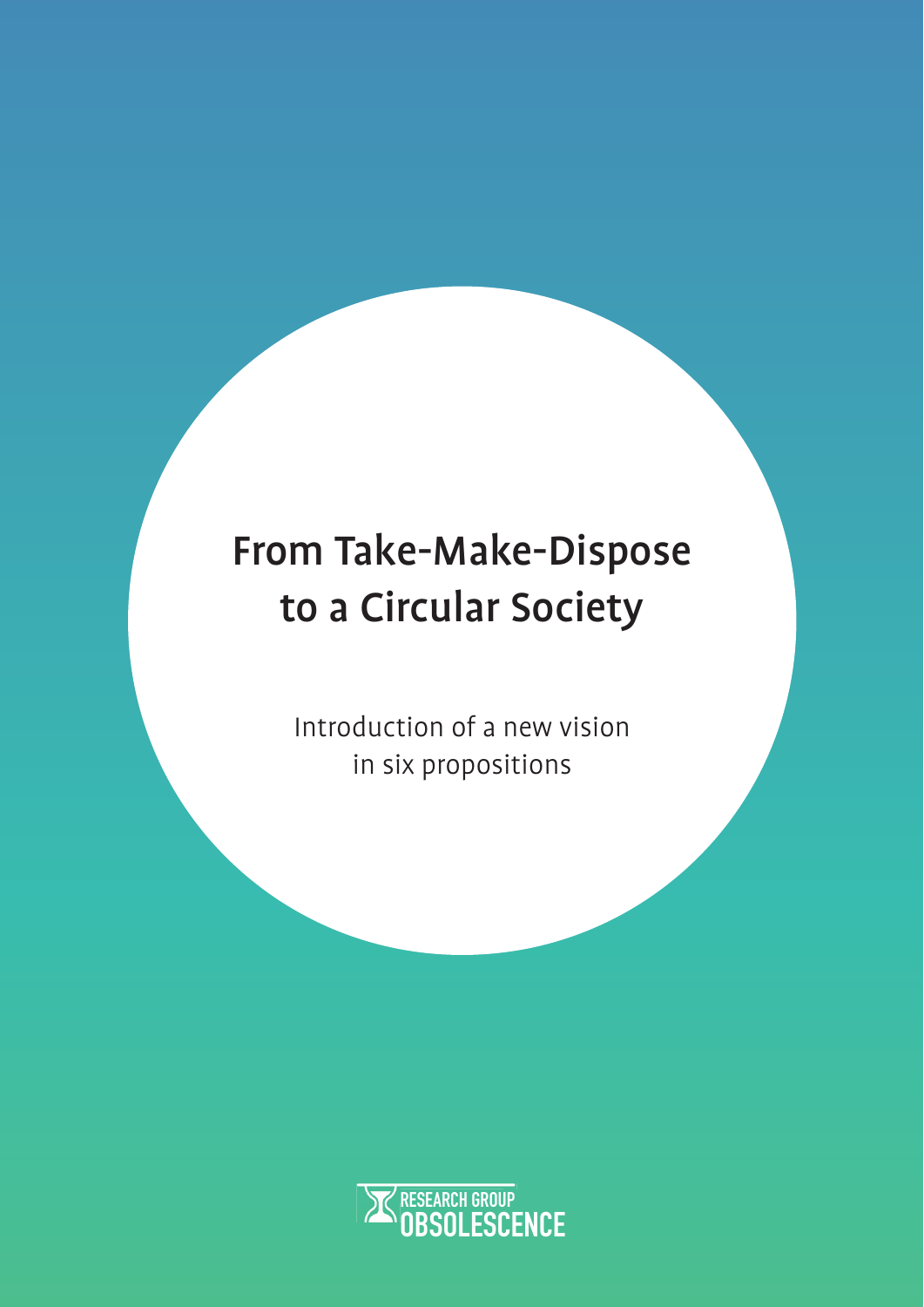The protagonists of the Circular Economy seem to have a pertinent answer to these issues: Material resources need to be revalued by redesigning production and consumption systems from a linear to a circular logic. Innovative business models, novel production and recycling techniques should solve the problems of resource depletion and environmentally harmful waste. But as we would argue on the following pages: This does not entirely solve the problem of false valorisation. As long as Circular Economy thinking sticks to the idea that mostly monetary value counts and economic and societal progress is mainly measured in monetary terms, the chance to transform the current system of consumption and production to a just, inclusive and solidary system will be missed. Since the problem is not only the unidirectional, inefficient and disrespectful consumption of natural resources, it is also the unidimensional definition of progress. We will present some basic ideas around a social-ecological and transformative Circular Economy Reloaded or the Circular Society. The Circular Society is intended to be a societal vision where ecosphere, technosphere and sociosphere are in balance, ruled by economic practices that serve consistently and exclusively for

social well-being within planetary boundaries. So far, the concept of the Circular Society is only a first sketch, developed by members and associates of the research group 'Challenge Obsolescence'. The present booklet is meant as an invitation to participate in the development of a Circular Society. Feel free to circulate, comment, discuss, criticise and push discourse and action forward!

Imagine it is the year 3019 after Christ and you are leading an archaeology expedition on the now uninhabitable European continent, digging for traces from the beginning of the 21st century. After difficult digging through meter-thick layers derived from the last ice age, what will you find?

#### Melanie Jaeger-Erben

Head of Research Group 'Challenge Obsolescence' www.challengeobsolescence.info

Most likely a huge pile of fossilized garbage: 3.5 million tonnes of waste were produced worldwide every day in 2010, by 2025 it was 7 million and at the end of the century this huge amount has again doubled. As a good archaeologist, you have already expected these garbage mountains because you know your ancestors for their wastefulness and unsustainable use of resources. But one thing still surprises you: a large part of the waste still is usable. There are mountains of e-waste with devices that had hardly been used or are only slightly damaged. The caves are full of barely worn garments and only slightly worn-out furniture. Many finds appear to be so poor and cheaply designed that you are surprised that they had even worked. You wonder why scarce and precious natural resources were used to produce something that seems to have been of so little practical value? Otherwise, why would they had just dumped them and stack them into garbage piles instead of repairing them, passing them on or at least reclaiming the materials? What was wrong with the last millennium?

These questions do not only arise from a future perspective, they are more current than ever. How is it that the garbage mountains continue to grow and at the same time, the raw materials and natural resources — such as fossil fuels, minerals and metal ores — are dwindling worldwide and becoming increasingly scarce? Why do natural resources seem to have such a low value to us? And why do the products made of them lose their value immediately after being purchased? A key problem is the unidirectional take-make-dump logic that underlies modern systems of production and consumption and the basic assumption that nature can just be consumed.

#### Foreword

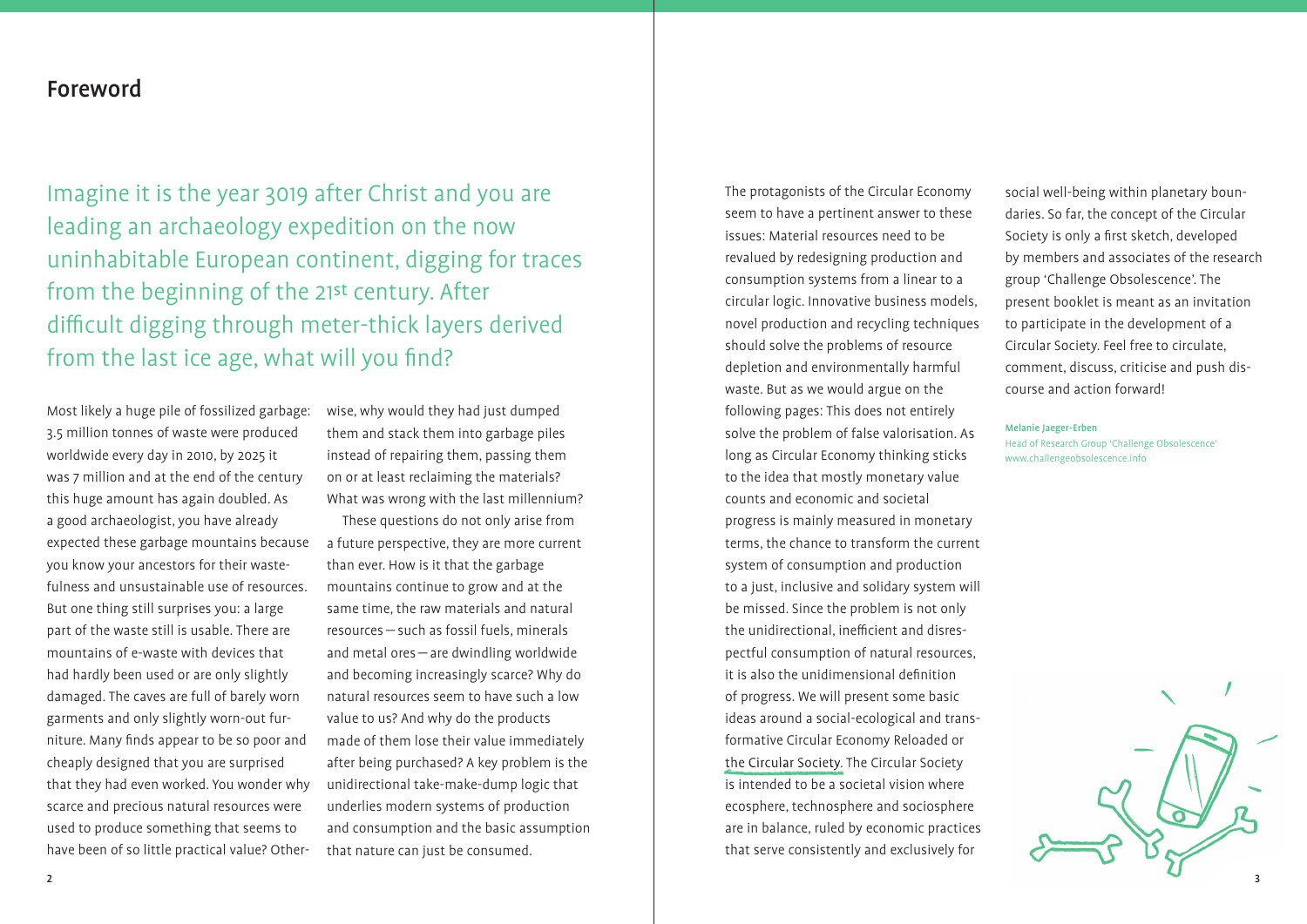## Proposition one

## The current system of production and consumption creates more damage than value.

Example for relevant literature: Brand, U.; Wissen, M. ( 2018 ). The Limits to Capitalist Nature Theorizing and Overcoming the Imperial Mode of Living. UK-London: Rowman & Littlefield.



The assumed societal progress and material welfare is based on a simple assumption that nature is both, a generous donor of cheap resources for our production and consumption practices and a humble drain for its emissions and left-overs. It is further guided by a very narrow definition of value: The linear 'take-make-dump system' creates value by converting seemingly valueless nature into physical objects, that can be com mercialised, globally distributed and sold. After being sold the object is constantly losing its value again until they are finally landfilled or



Many people consider industrial value creation during the past 200 years to be a success story: It allowed a rapid amelioration of many societal sectors including health, education and science. It has played a role in the development of democratic societies and of social security systems and led to a vast increase in material welfare and comfort for the majority of citizens, particularly in the Global North. The accumulation of electronic gadgets in many households and the apparently infinite loops of new product generations are just one manifestation of the supposing improvement of human life through increasing amount of produced objects.

But this story has a flipside. The potentially flawed value creation in the lifecycle of an object is accompanied by a constant creation of destruction, both ecological and social. Every smartphone for example leaves a large socio-ecological footprint on the earth's surface, starting from chemical water pollution by mineral mines in Indonesia to the arduous working conditions in the Asian electronics industry to the mountains of health-damaging electronic waste in Agbogbloshie, just to name a few hot spots of damage.

thermally processed to make room for a new, valuable product.

On the one side, we have products that rapidly become obsolete in order to generate short-term monetary added value. But these short lives create long lasting devastating social-ecological impact. The more complex a product is, the more chemical elements it contains, for example, the more disastrous is the destruction and damage. And the most alarming thing: While the chain of economic value creation presents itself very visibly, the chain of social-ecological damage is much more complex and far-reaching than humanity is yet able to understand.

4 5 5 and 20  $\sigma$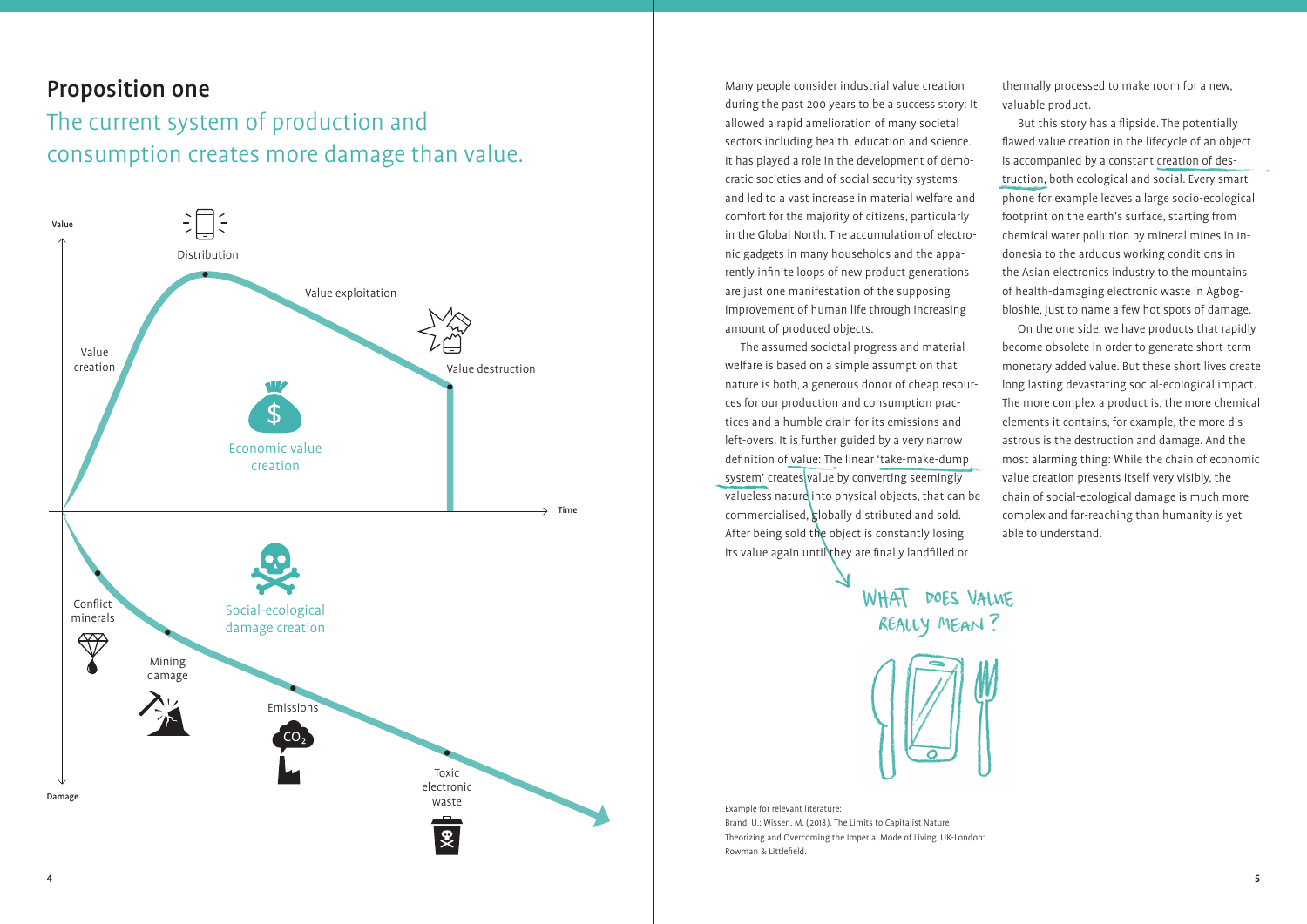#### Proposition two

The core of the problem: Modern market societies have evolved into a self-destructive metabolism.



Example for relevant literature: Polanyi, K. ( 1944 ). The Great Transformation. Foreword by Robert M. MacIver. New York: Farrar & Rinehart.

*"… To allow the market mechanism to be sole director of the fate of human beings and their natural environment [...]* would result in the demolition *of society."*

This prognosis was made by Karl Polanyi, an economist and social scientist, in 1944. It was based on a thorough investigation of the dramatic social, economic and technological changes that fostered the transformation from a feudal agrarian society to an industrialised market society in the 19th and 20th century. He observed the expansion of competitive markets that suppressed other forms of economy and transformed natural and human resources into market commodities. Fuelled by the industrialisation and the narrative of a self-regulating market, an economic sphere was created whose first function is not to increase the well-being of society but to maximize economic value. In the following decades this process was carried further by increasingly materialised and carbonised practices of production and consumption.

But this form of modernisation is at risk to devour itself. The paradoxical nature of our current situation becomes evident, if we describe the relation between the current system of consumption and production and the overarching ecosystem as a metabolism. A metabolism consists of interrelated dynamic processes and flows of matter and energy, which is life sustaining and self-regulating. The human metabolism, for example, processes food to produce energy and reproduce cells. It keeps the body in homeostasis. But

A central cause of the current social-ecological crisis lies in the unidirectional and unidimensional logic that characterizes global systems of consumption and production today. The unidirectional, linear logic is based on the following system: resources are taken from nature, processed and used in such a way that they mostly become useless waste for ecosystems, since they can't be re-integrated in ecological cycles anymore. Artificial materials like plastic, microchips, batteries, synthetic fibre also damage  $-$  often irreversibly — ecosystems in the form of industrial emissions at the beginning and almost eternally lasting material waste at the end of their useful life. The accompanying technology-driven interferences into nature and society threaten to extract humanity of its natural livelihoods in the long-term: biodiversity loss, soil erosion, ocean acidification, and climate change ... The list of threats to humanity is long. But the unidimensional focus on monetary value and monetary oriented measures of progress risks to oversee or downsize the true costs of modernisation.

sometimes it happens that metabolic responses become self-destructive: A critically ill body provokes adaptive reactions in such an exaggerated way that a metabolic self-destruction is triggered. Similarly, the take-make-dump chains in the industrialised market society consume and transform matter in such a way, that the ecosystem's reactions are likely to destroy the whole organism.

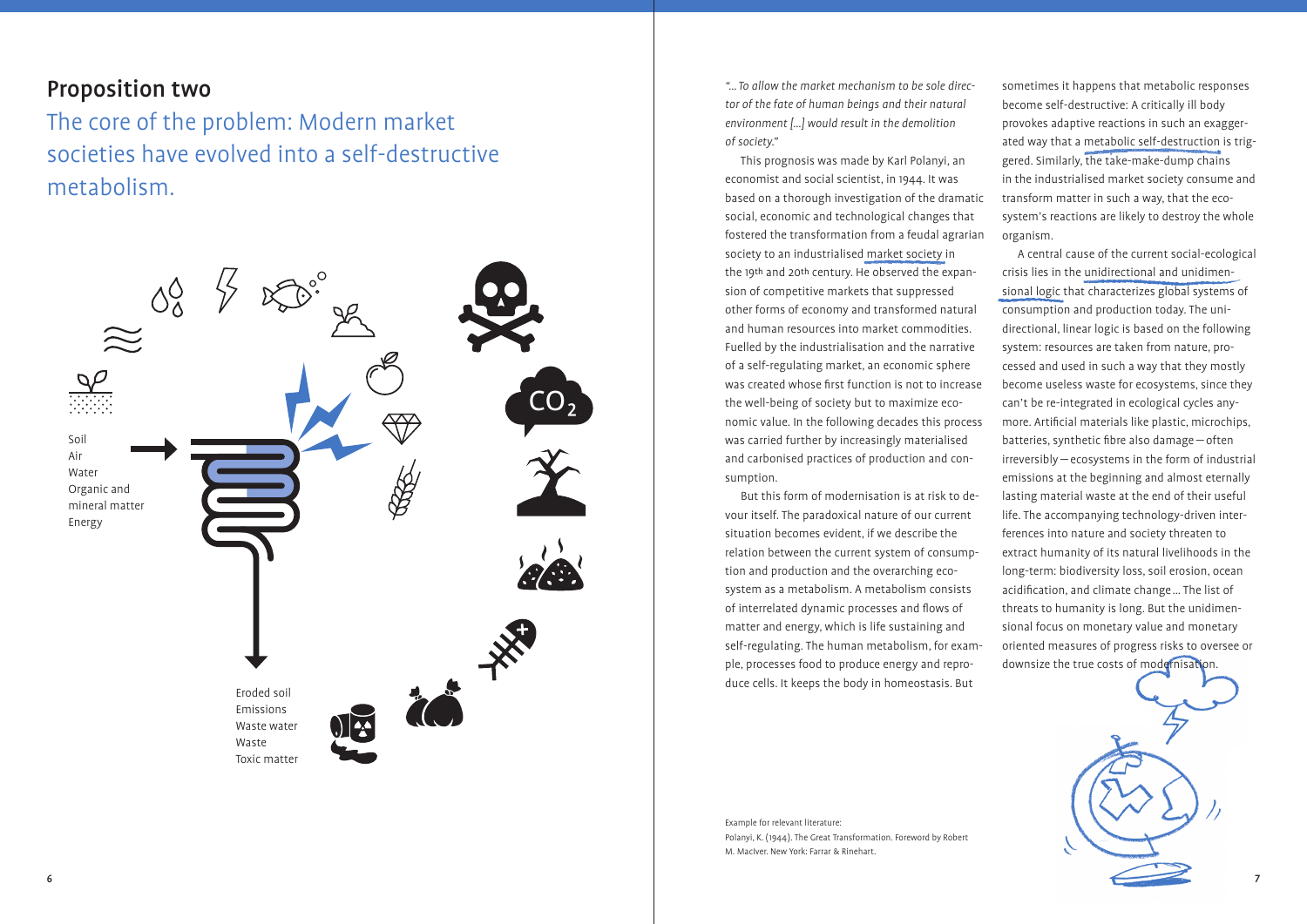A decarbonisation and dematerialisation of the current system of consumption and production seems inevitable if livelihoods of present and future generations are to be preserved. A muchdiscussed concept for designing a sustainable economy is the Circular Economy. It intends the cyclical and cascading use of products and materials following the principle of circularity of ecosystems. Hence, the guiding principle of economic thinking and action should aim to keep extracted natural resources in use as long as possible and to preserve the maximum value of products through reuse and recovery strategies. Collaboratively organized forms of production and consumption are to evolve that can be realized faster and more effectively through digitalisation. The main objective of the concept is to decouple economic value creation from nature degradation.

So far the Circular Economy approach has mainly been conceptualized as an ecological modernisation project of the economy to increase natural resource efficiency. Circular business model development, supply chain management, circular product design and the adoption of new digital technologies are primarily considered as enablers for economic renewal processes toward more ecologically sustainable ways of living, manufacturing, and consuming. But progress measures are still mainly focused on creating monetary value. Circular Economy thinking so far

strives to overcome resource scarcity and environmental crises but sticks to the current economic value creation system.

The Circular Economy is a necessary but not sufficient approach for the shift to sustainable economic configurations.

The majority of Circular Economy concepts do not address the risk of system-wide rebound effects through following the growth paradigm and mostly neglect issues of social exploitation within current supply chains. They neither address the unequal distribution of the created value and wealth in the world nor the competition-oriented strive to monopolize power over resources and markets. While the distinct focus of Circular Economy concepts is to solve the ecosystem damage of current systems of production and consumption, their social damage remains a blind spot. Thus, greater efforts are needed for a transition towards solidary, inclusive and open societies that flourish within planetary boundaries. In addition to the strategies and patterns of the Circular Economy already discussed, we need solutions that proactively broaden the definition of value to a multidimensional and holistic construct, where society and nature flourish in balance. Therefore, the transition is not mere a question of new business models or consumer choices, but requires a fundamental reorientation and reorganisation of practices and processes in all areas of life from nutrition, mobility, energy use to work models and housing concepts. This is why we need a Circular Economy reloaded, or a 'Circular Society'.

 $\Lambda$   $\Lambda$ <sup>0</sup>

Example for relevant literature: Hobson, K.; Lynch, N. (2016). Diversifying and de-growing the circular economy: Radical social transformation in a resource-scarce world. Futures 82, 15 – 25.

#### Proposition three

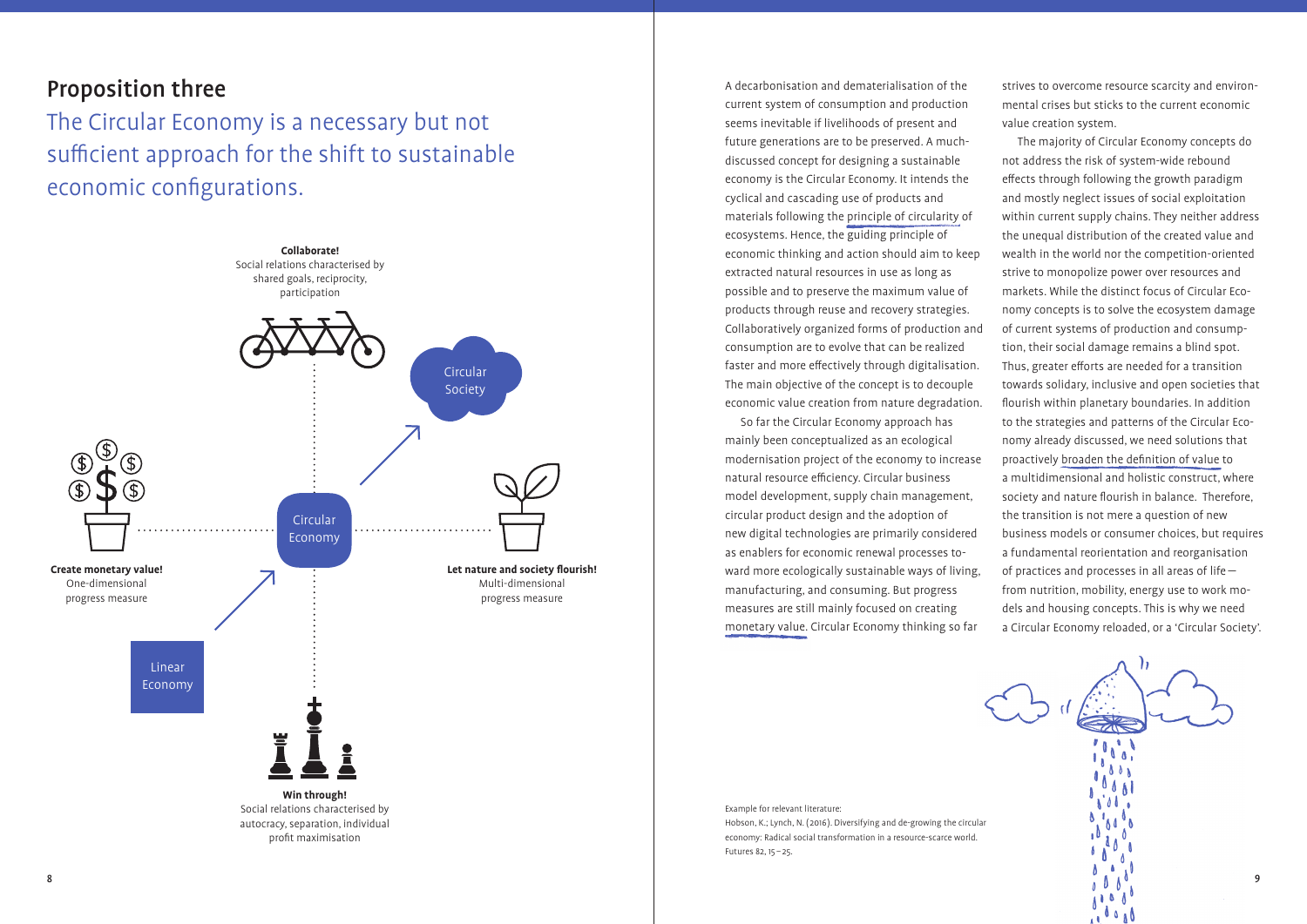### Proposition four

A transformative and holistic vision of a Circular Economy is needed: The Circular Society.

If the Circular Economy continues to be conceived merely as technological and business innovation and does not question the unidimensional focus on economic value creation, its transformative potential to reach an economy that primarily serve the people—and indeed all people—is ignored. There are already many examples of good practices and a number of political, economic and civic actors who promote circular thinking and action that are also oriented towards social sustainability. Nevertheless, the ideology of a perpetual economic and individual progress and growth remains the mainstream mantra. What can a socio-ecological Circular Economy look like and how can the principle idea of the Circular Economy better support and fuel a 'great transformation to sustainability'?

A way to go can be to recollect some of the occasionally forgotten roots of the Circular Economy movement. Circular thinking originally meant 1. to adopt a system perspective that considers the complex ways in which nature, society and technology are interdependently interacting on a local, regional and global level; 2. to aim for closed loops and organise production and consumption practices in circular flows that imitates the 'eco-logic' of ecological systems; 3. to create a resilient production and consump-



tion metabolism taking the need for regeneration of natural capital into account.

These ideas need to be more closely linked to social sustainability and the principle of intraand intergenerational social justice. Thus, biosphere, technosphere and sociosphere need to be harmonised to create a resilient and sustainable metabolism, which we call the Circular Society.

The idea of a Circular Society aims to establish a participatory, communitarian, solidary and circular consumption and production system. In a Circular Society, human practices of economic activity, production and consumption are reembedded into biological material cycles ( biosphere ); technical material cycles (technosphere ) are slowed down and closed. Both spheres need to be linked with the sociosphere, i.e. the sphere of society and culture with its values, norms and orientations and the human pursuit of meaning, community, self-efficacy and quality of life and make it to its core. This means to apply a holistic view of the human as a social being, who is dependent on both, culture and nature and seeks closeness, communality and a decent life. The new mantra of a Circular Society is: Economic actions serve consistently and exclusively for social well-being within planetary boundaries.



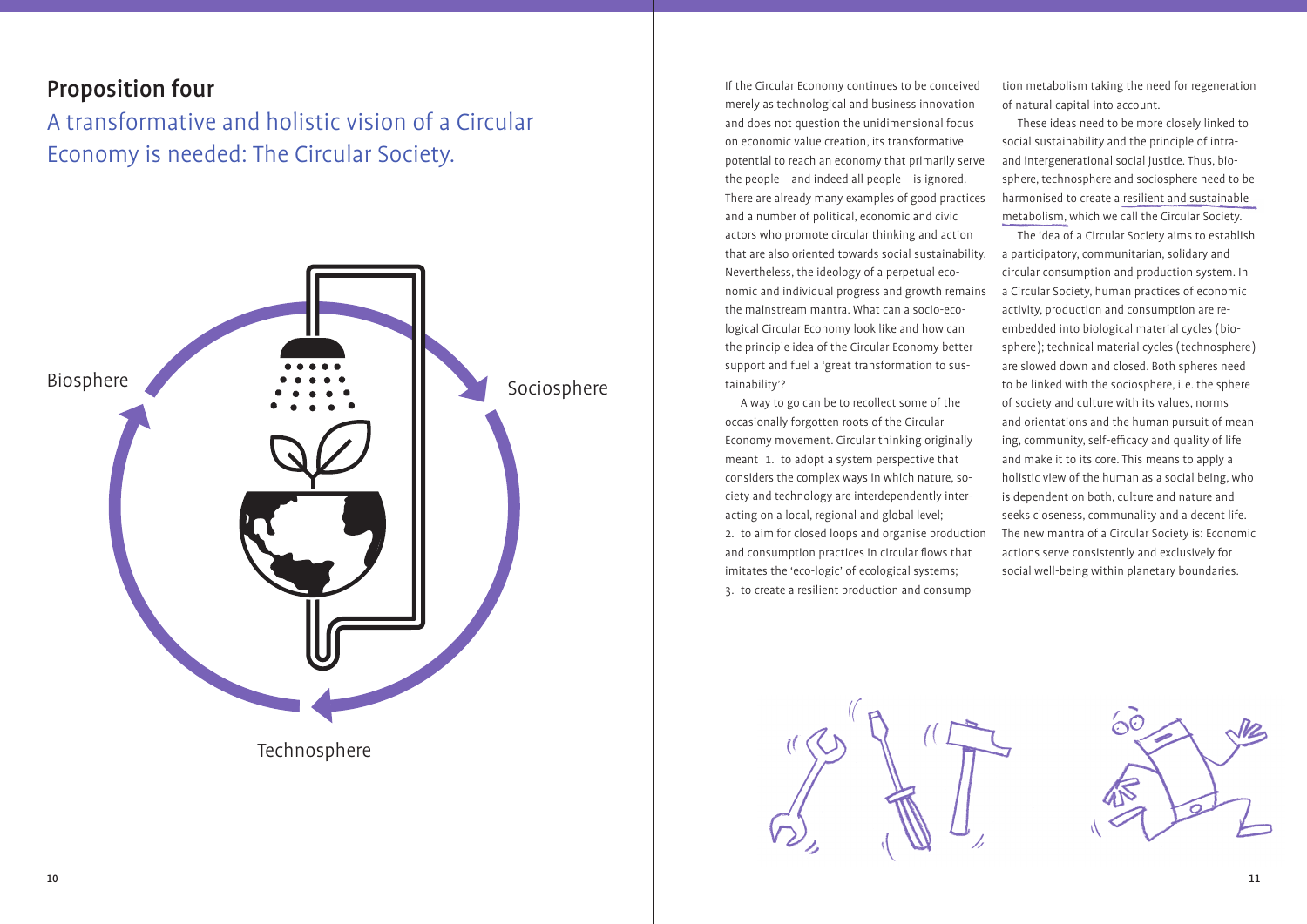## **Proposition five**

The political economy of a Circular Society is inclusive and participatory; it provides space for communality and social innovativeness within planetary boundaries.

> Accessibility and transparency are seen as central prerequisites for participation in the social and economic practices of a Circular Society. These include both access to natural resources and land or housing, as well as to education and health services and consumption and production processes. Knowledge is not monopolised but accessible and can be shared; political and economic action is subject to the duty of transparency. Democratisation and empowerment should create unconditional opportunities for participation and engagement in political, economic and cultural processes. Participation opportunities are linked with strategies for activation, capability boosting and empowerment. Production processes are supposed to be accessible and participatory allowing consumers to co-create the satisfiers to their



The Circular Society still is a sketchy idea. The term and the conceptual ideas behind it are supposed to push the discourse on Circular Economy further and embed it more thoroughly in research and action for social-ecological transformation. A core idea is to replace prevalent principles and meanings of economic practice by alternative narratives, which are rooted in current discourses on social sustainability, sustainable development, social justice and solidary quality of life. The following principles are proposed to form the core of the 'Circular Society mantra':

Example for relevant literature: Raworth, K. ( 2017 ). Doughnut Economics. Seven Ways to Think Like a 21st-Century Economist. London: Random House.

needs. These prerequisites can foster communality, collaboration and solidary practices. The guiding principles for social relations in a Circular Society are communication, collaboration, social trust and reciprocity. Nature and culture are jointly managed as 'commons' that is, as a common heritage, and it is negotiated on an equal basis, which economic, political or cultural action can be regarded as adequate against the background of intraand inter-generational justice. Social innovativeness and creativity can thrive well on this fertile ground. Experimental and creative spaces are provided to try out different, local solutions to sustainability challenges and to foster the emergence of political, economic and cultural innovations. The experimental spaces enable people to experience self-efficacy and thus the ability to proactively face new challenges.

The open source movement, solidary economy, commons-based peer production, collaborative consumption, micro-energy cooperatives, ecovillages and co-housing projects ... There is a growing number of cases where the aforementioned principles are put i<mark>nto practice. But instead of</mark> copying these good practices, the conditions need to be provided to enable locally adapted innovative practices to pop up everywhere, like plants on a fertile ground.

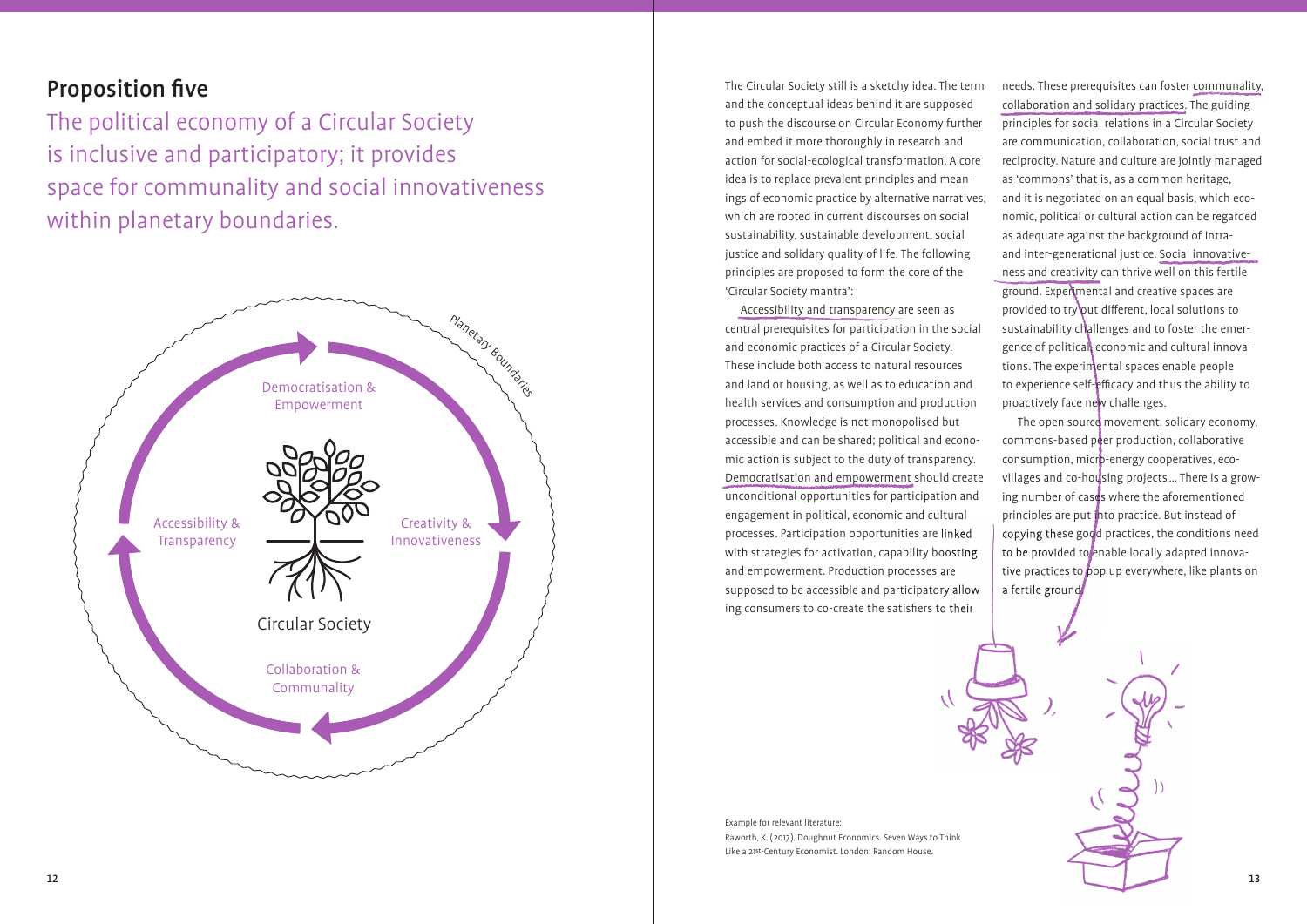## Proposition six

The transition to a Circular Society needs an immense boosting of transformative capabilities and particularly: Circular Literacy.



Example for relevant literature: WBGU, 2011, World in Transition—A Social Contract for Sustainability, Flagship Report. http://www.wbgu.de/en/flagship-reports/fr-2011-a-social-contract/

The pathway to a Circular Society is full of prerequisites. The establishment of a participatory, communitarian, solidary and circular consumption and production system cannot only drastically reduce the consumption of materials and the resulting emissions. It is also associated with much less material wealth and individual material property. It is likely that the considered 'normal' levels of comfort, the status gains through material possessions and the seemingly endless consumption options is reduced to a significant extent. It also means a considerable loss of power for those who benefit excessively from today's linear economic structures, while other, previous niche players are becoming more important, such as cooperatives for self-production, circular enterprises, commons-based producers and sharing communities. Although a Circular Society is meant to establish the structural preconditions for an equal distribution of wealth to reach a 'solidary quality of life' for everyone, it won't meet the lifestyles of those who currently benefit from unequal distribution, which are, for instance, the middle and upper classes of the Global North. The major challenge is to find a mode of discussion and negotiating at eye level about how the challenge of transformation can be undertaken collaboratively.

The transformation to a Circular Society does also require a massive boost of knowledge and literacy. This literacy does not only relate to 'system knowledge' about how the current metabolism of consumption and production within natural systems functions or dysfunctions. It also requires 'target knowledge' about what the transformation is aiming at, this means visions,

narratives and scenarios for future developments. But the most crucial knowledge is 'transformation knowledge' about how the journey from the current state to the desirable future can be undertaken. It is not enough to compose a specific recipe that only needs to be upscaled and diffused. It means to have the capabilities to undertake a vast amount of experiments. It means to initiate loops of reciprocal learning between different stakeholder groups, and to develop local communities and circular networks of close collaboration in order to find locally applicable but globally connected solutions. To describe the knowledge and capabilities needed for a Circular Society we propose the term 'Circular Literacy'.

Circular Literacy refers to the ability to understand and respect natural cycles and material flows. This includes holistic, systemic thinking, the ability to penetrate complexity and deal with it and the capability to co-create and co-operate inter- and transdisciplinary and across cultures and 'social borders'. Circular Literacy effectively forms the bridge between human beings and nature: it forms the basis for the embedding of human action in the biosphere and to find creative solutions for circulation of the technosphere. Circular literacy creates the conditions to participate in the Circular Society and to promote forms of proactive participation and co-creation within production and consumption systems. Circular Society and Circular Literacy are meant to be open concepts. The evolution and particularly practical implementation of these ideas are supposed to be a co-creative process. This process starts now.

 $\sim$  15